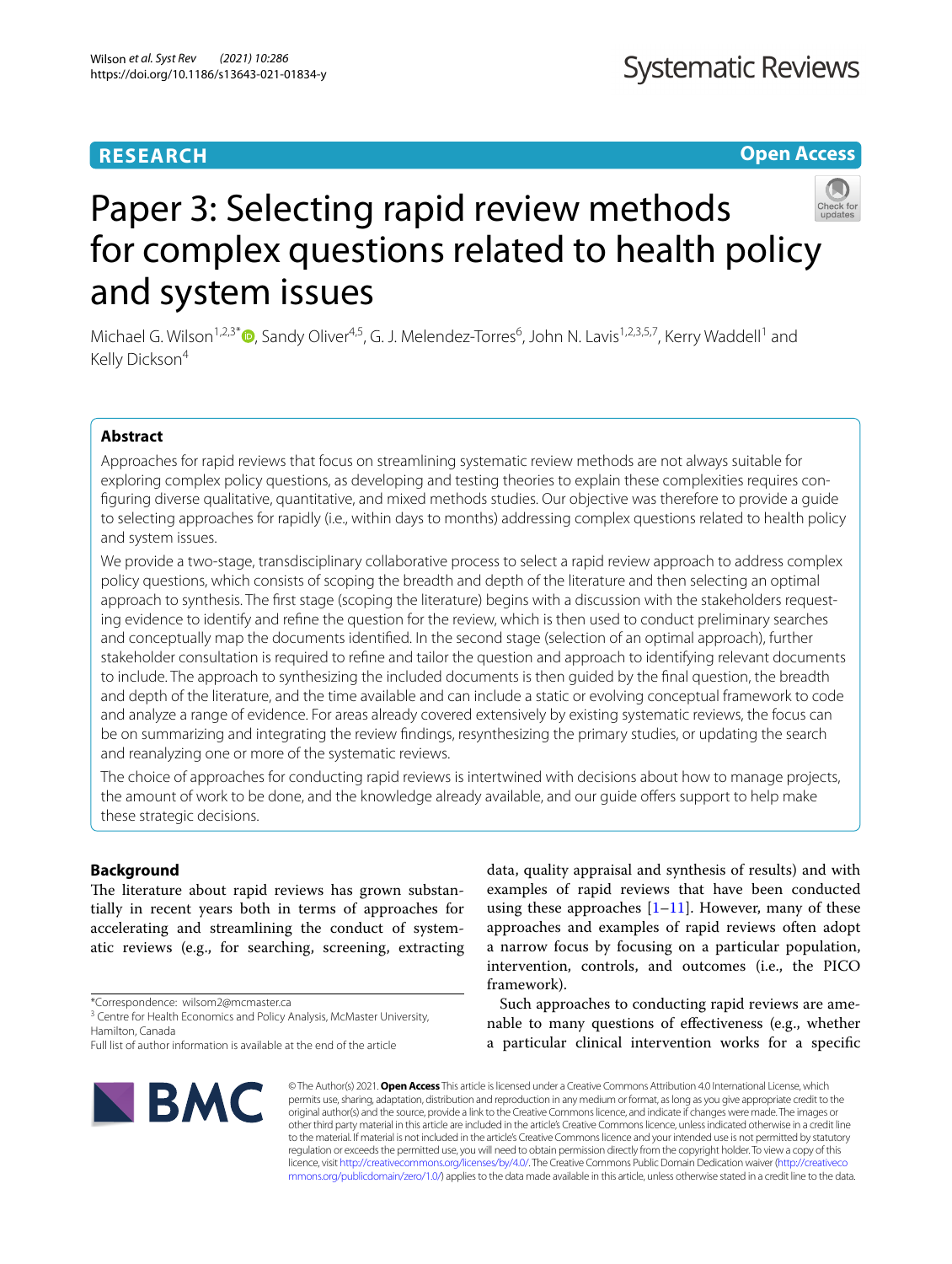population and outcome as compared to standard care). The types of issues that policymakers often have to grapple with as part of eforts to strengthen and reform health systems through often complex policy and programmatic changes may require a broader spectrum of considerations that are not optimally addressed by streamlining a traditional systematic review approach. For example, a PICO framework approach does not allow for the exploration of complexities that arise from "variations within populations or interventions, or about the mechanisms of action or causal pathways through to mediate outcomes, other contextual factors that might similarly moderate outcomes, or how and when these mechanism and elements interact." [[12\]](#page-7-1). In addition to this complex array of factors, policymakers also need to use a diferent types of evidence and data to clarify what is driving a particular policy issue  $[13]$ , identify and frame policy options (including understanding benefts, harms, costs, adaptation that needs to be made one or more interventions to ensure it works locally and the views and experiences of stakeholders that might determine its acceptability) [\[14](#page-7-3)], and determine how one or more policy options can be best implemented at a system level [\[14\]](#page-7-3). Generating a synthesis of such data and evidence also often requires a mix of (1) policy analysis (i.e., a synthesis of best-available evidence and insights from key informants), (2) systems analysis (i.e., an analysis of policy documents, websites and insights from key informants about how systems work and how to do things diferently), and (3) political analysis (i.e., an analysis of policy documents, websites and insights from key informants to identify factors that afect government agenda setting and policy choices)  $[15]$  $[15]$ .

Moreover, given the need to respond to political priorities as they emerge, the timelines in which policymakers need to fnd and use research evidence to inform policy can vary from days, to weeks to months [\[8\]](#page-7-5). As a result, those working to support the use of research evidence in policy decision-making need to adjust their timelines for synthesizing evidence in order to respond before a given "window of opportunity" to inform pressing health-system issues closes. Therefore, our objective in this paper is to provide a guide for selecting approaches that can be used for policy-relevant rapid (i.e., within days to months) reviews.

## **Main text**

Using insights from groups that conduct rapid reviews (including our own) that we identifed from contributors to a recent guide for conducting rapid reviews to strengthen health policy and systems [\[16\]](#page-7-6) and from our respective networks, we derived a set of considerations for conducting rapid reviews to address complex health

policy and systems issues. We present this in a two-stage approach, which we depict in Fig. [1](#page-2-0).

## *Stage 1—Consultation to develop the synthesis question*

The first stage is focused on consultation and initial scoping of the breadth and depth of the literature to develop a focus and question that is feasible to address in the policy timeline provided. Consultations at this stage (and in the next stage) often require open discussion that draws on the strengths and expertise of the requestor and those conducting the synthesis. Indeed, engaging multiple stakeholders has been considered essential both for the membership of initiatives such as guideline development groups, but also for processes for developing new review protocols [\[11,](#page-7-0) [17\]](#page-7-7). Moreover, making the most of the input from such groups is easier when individuals who "wear multiple hats," particularly knowledge brokers (i.e., individuals or organizations who are skilled in navigating the interface of policy and research) are engaged in the process [[11,](#page-7-0) [18](#page-7-8)].

During such consultative processes, requestors need to provide clarity about what's needed to inform the policy challenge they are addressing and the context for the question (e.g., why is a change being considered, who are the key actors and any political sensitivities in relation to the question) in order to help refne the question to be addressed. In particular, it should be clarifed whether they are they looking for evidence to clarify a policy problem, options to address a problem, implementation considerations and/or monitoring and evaluation plans, and whether they are looking for one or more of a policy, systems, or political analysis that may require either using existing frameworks or deriving a new framework. Given that each of these decisions will have an impact on the ability to meet the timeline provided, this may require being open to refning the question to make it amenable to searching for and synthesizing evidence to meet the required deadline. For those conducting the synthesis, supporting an efective consultative process often means ofering expertise in shaping researchable questions, as well as ensuring a systematic and transparent synthesis process while also being fexible and knowledgeable about the range of types of evidence and synthesis approaches that could be used in diferent timelines.

Following this initial consultation, the team leading the review will need to conduct an initial scoping of the literature available before judging the feasibility of what has been requested in the timeline provided. This can involve pilot searches in key database, scanning the search results and mapping (e.g., according to areas of interest and/or outcomes) what is found in order to establish the volume and type of literature that will likely need to be reviewed,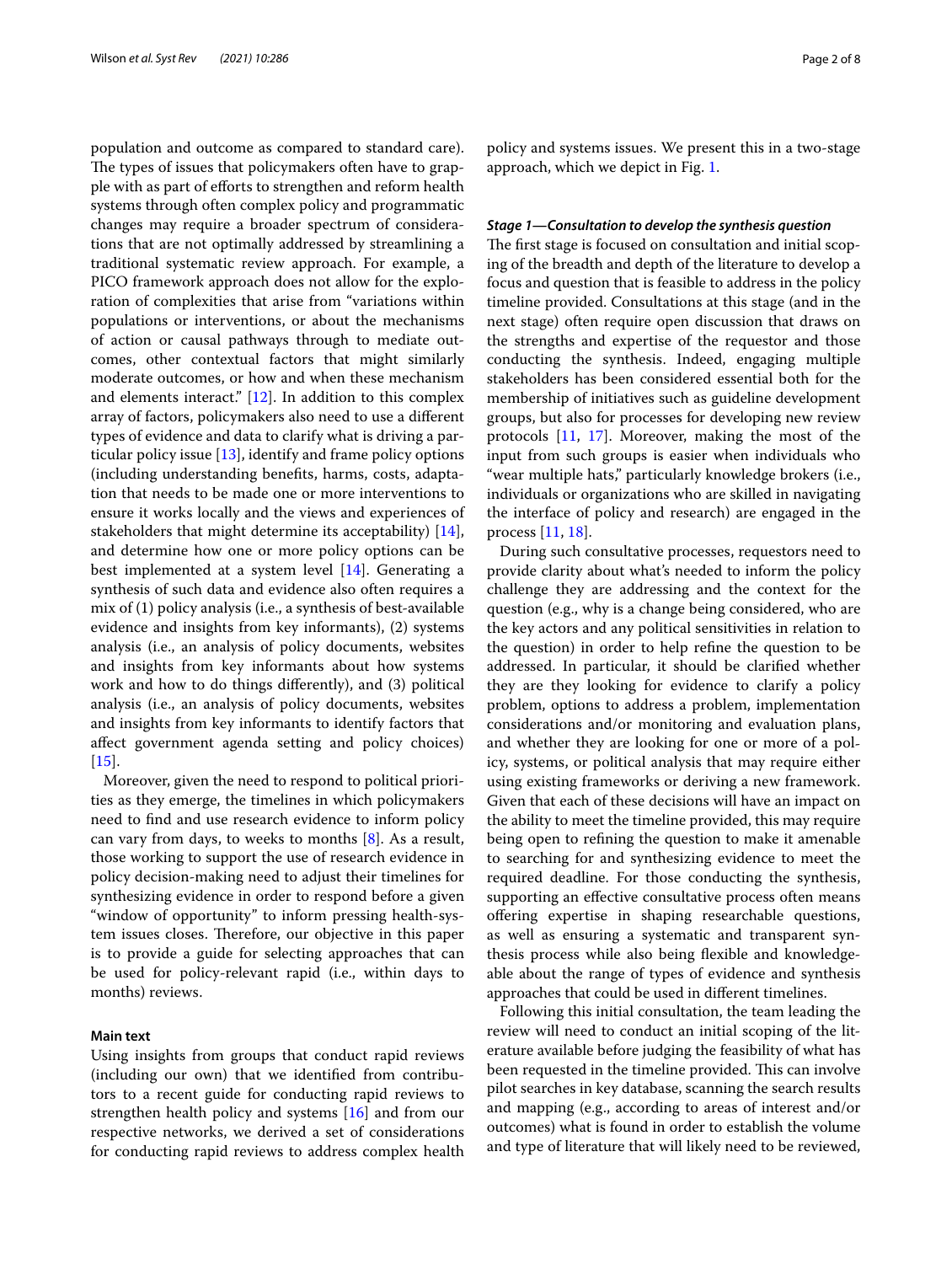

<span id="page-2-0"></span>which is then used to inform further consultations and refnement in the 2nd stage.

# *Stage 2—Refning the question to select an optimal approach for the question posed and the timeline provided*

Following stage 1, additional consultation with the requestor (and, if needed, external stakeholders and experts in the area) is typically needed to further shape the focus of the review and question(s) and to decide on the optimal approach to conducting the review within the timeline provided. This set of consultations will ensure that a rapid *and* policy-relevant synthesis is produced in a way that is systematic and transparent in its approach. Given that the timeline provided by the requestor is the driving factor for producing a rapid review, we outline three broad approaches to conducting rapid reviews for complex questions related to health policy and system issues that can be used to meet three diferent policy timelines. We provide an overview of these timelines (days, weeks, or months) and approaches for each (annotated bibliography, thematic summary, and synthesis) along with illustrative examples of organizations that produce each type of review in Table [1](#page-3-0). In addition, we provide further insight below about each of the synthesis approaches we identify, the sources of evidence that can be used and project management considerations for conducting rapid reviews of complex questions related to

health policy and system issues. These are complemented by illustrative examples of reviews that have been conducted using each of the three broad types of methods that we outline in Table [1.](#page-3-0)

In terms of project management, some activities are required across each type of method while other activities may difer depending on the timeline and scope of the review. What is consistent across each type of review is the need for brief consultation with a small core transdisciplinary team before starting the review and in the fnal stages. As noted above, transdisciplinary teams are strengthened by engaging those who are engaged in many roles and/or who have extensive experience with navigating the interface of policy and research [[11](#page-7-0), [18](#page-7-8)]. Team-based consultations with such individuals before starting a review are invaluable for brainstorming an approach for searches and possible ways to organize the fndings. Options include using a suitable existing framework throughout the review (a static framework) or starting with an orienting framework that can be refned over the course of the review (an evolving framework). In addition, the same team or stakeholders can review and refne the presentation of the fndings and "fresh eyes" from team members that were not actively involved in the process of searching, reviewing and extracting data can help refne the organization of fndings to ensure policy relevance.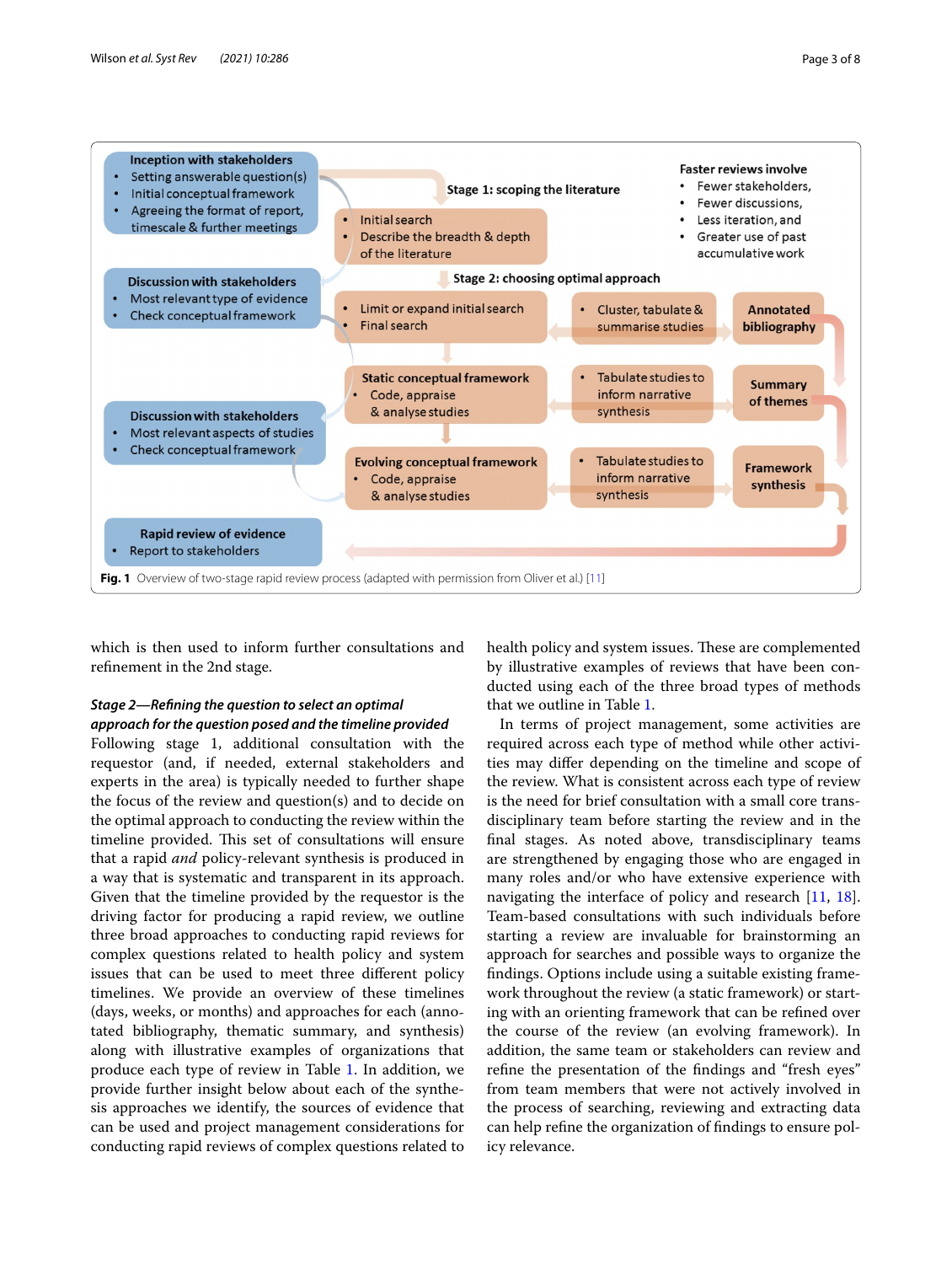<span id="page-3-0"></span>

| Timeline and goal                                                                               | ch to address<br>health policy or system issue <sup>a</sup><br>Synthesis approa                                                                                                                                                                                                                                                                                                                                                                                                                                                                                                                                                                                                                                                                                                                                                    | Types of evidence to consider<br>including                                                                                                                                                                                                                                                                                                                                                                                                                                                                                                                                                                                                                                                                                                                                                                                                                                                                               | Project management<br>considerations                                                                                                                                                                                                                                                                                                                                                                                                                                                                                                                                                                                                                                                                                                                                                                                                                                                | Illustrative examples of groups that<br>produce each type of rapid review                                                                                                                                                                                           |
|-------------------------------------------------------------------------------------------------|------------------------------------------------------------------------------------------------------------------------------------------------------------------------------------------------------------------------------------------------------------------------------------------------------------------------------------------------------------------------------------------------------------------------------------------------------------------------------------------------------------------------------------------------------------------------------------------------------------------------------------------------------------------------------------------------------------------------------------------------------------------------------------------------------------------------------------|--------------------------------------------------------------------------------------------------------------------------------------------------------------------------------------------------------------------------------------------------------------------------------------------------------------------------------------------------------------------------------------------------------------------------------------------------------------------------------------------------------------------------------------------------------------------------------------------------------------------------------------------------------------------------------------------------------------------------------------------------------------------------------------------------------------------------------------------------------------------------------------------------------------------------|-------------------------------------------------------------------------------------------------------------------------------------------------------------------------------------------------------------------------------------------------------------------------------------------------------------------------------------------------------------------------------------------------------------------------------------------------------------------------------------------------------------------------------------------------------------------------------------------------------------------------------------------------------------------------------------------------------------------------------------------------------------------------------------------------------------------------------------------------------------------------------------|---------------------------------------------------------------------------------------------------------------------------------------------------------------------------------------------------------------------------------------------------------------------|
| policy discussions and/or manage-<br>.e.g., to inform urgent internal<br>ment decisions<br>Days | (e.g., according to<br>assessment of benefits, harms and/or<br>themes or domains of interest) along<br>with a brief narrative summary of the<br>focus typically forms the final review.<br>types of documents found and their<br>costs of policy options), but systems<br>Health Systems Evidence) to enable<br>tables that map and summarize the<br>• Reviews in this timeline typically<br>only conduct a policy analysis <sup>b</sup> (e.g.,<br>analysis may be feasible depending<br>for pre-appraised evidence such as<br>Uses a focused question and sub-<br>efficient identification of the most<br>questions to guide a targeted and<br>. A structured profile consisting of<br>rapid search (often using sources<br>Profile of existing evidence<br>identified literature<br>relevant evidence<br>on the scope.           | timeline and availability of key inform-<br>time that limits ability to conduct and<br>websites) given the time required for<br>conducted if time permits to identify<br>review comprehensive searches and<br>- Evidence from systematic reviews<br>o Key informant interviews may be<br>dence from policy documents and<br>o Overviews of systematic reviews<br>o Not typically feasible to focus on<br>primary studies given constrained<br>o Not typically feasible to include<br>about the topic (depends on the<br>other types of evidence (e.g., evi-<br>additional literature and insights<br>- Evidence from primary studies<br>Other sources of evidence<br>o Systematic reviews<br>synthesize findings<br>hand searching<br>ants)                                                                                                                                                                              | is typically not feasible in this timeline.<br>approach to searching, how to organ-<br>compare evidence needed with what<br>reviewers sharing the work to enable<br>policy relevance and scientific merit)<br>team before and in final stage of the<br>rapid iterations of the review (e.g., to<br>ize findings and to conduct the final<br>researchers review the synthesis for<br>. A merit review process (i.e., where<br>review to efficiently brainstorm an<br>core transdisciplinary rapid review<br>- Review best conducted with 1-2<br>policymakers, stakeholders and/or<br>Brief consultation with a small<br>has been identified)<br>write-up.                                                                                                                                                                                                                            | Technologies in Health (also conducts<br>. K2P Centre (also conducts reviews in<br>. McMaster Health Forum (also con-<br>ducts reviews in weeks or months)<br>reviews in weeks or months) [20]<br>Canadian Agency for Drugs and<br>weeks or months) [2]<br>[15, 29] |
| · e.g., to inform public debates<br>Weeks                                                       | Б<br>policy, systems and<br>require a combina-<br>tion of or re-analysis of findings from<br>thematic framework (e.g., by a typol-<br>not allow for a true synthesis of find-<br>small number of jurisdictions (i.e., for<br>and/or outcome<br>highlights key findings and themes<br>. A timeline of weeks typically does<br>or a summary of whether and how<br>methods or qualitative thematic or<br>the literature through quantitative<br>been used in a<br>key findings in tabular format that<br>Tables are typically accompanied<br>summary that<br>may be organized by an existing<br>· Review includes a summary of<br>a policy option has<br>framework analysis<br>ogy of approaches<br>by a brief narrative<br>ings, which would<br>. May use a mix of<br>systems analysis)<br>political analysis<br>Summary<br>domains) | systematic reviews that address broad<br>o A reanalysis of primary studies from<br>documents and websites to conduct<br>number of highly relevant databases<br>questions can provide a short-cut to<br>erature and insights about the topic,<br>by country focus depending on the<br>o Targeted hand searches for policy<br>conducted to identify additional lit-<br>what is feasible in the previous row<br>Evidence from systematic reviews<br>identifying relevant studies for nar-<br>(searches are sometimes narrowed<br>o Key informant interviews can be<br>elated to a small number of com-<br>but with more stakeholders than<br>a system and/or political analysis<br>systematic reviews (e.g., existing<br>- Evidence from primary studies<br>o Targeted searches of a small<br>rower rapid review question)<br>Other types of evidence<br>scope of the question)<br>parator jurisdictions<br>(same as above) | . Review may be best conducted with<br>results and extract data from included<br>approach to searching, how to organ-<br>. A merit review process can be com-<br>pleted within this timeframe in order<br>about policy relevance and scientific<br>to receive feedback from policymak-<br>team before and in final stage of the<br>larger team that can apply standard-<br>Some members of the review team<br>number of comparator jurisdictions)<br>ize findings and to conduct the final<br>system analysis that includes a small<br>searches for policy documents and<br>review to efficiently brainstorm an<br>websites (e.g., to inform a targeted<br>core transdisciplinary rapid review<br>can be deployed to conduct hand<br>ers, stakeholders and researchers<br>ized procedures to review search<br>· Brief consultation with a small<br>documents<br>write-up.<br>rigor. | All examples from previous row<br>· EVIPNet Chile [3]<br>· SURE [5, 30, 31]                                                                                                                                                                                         |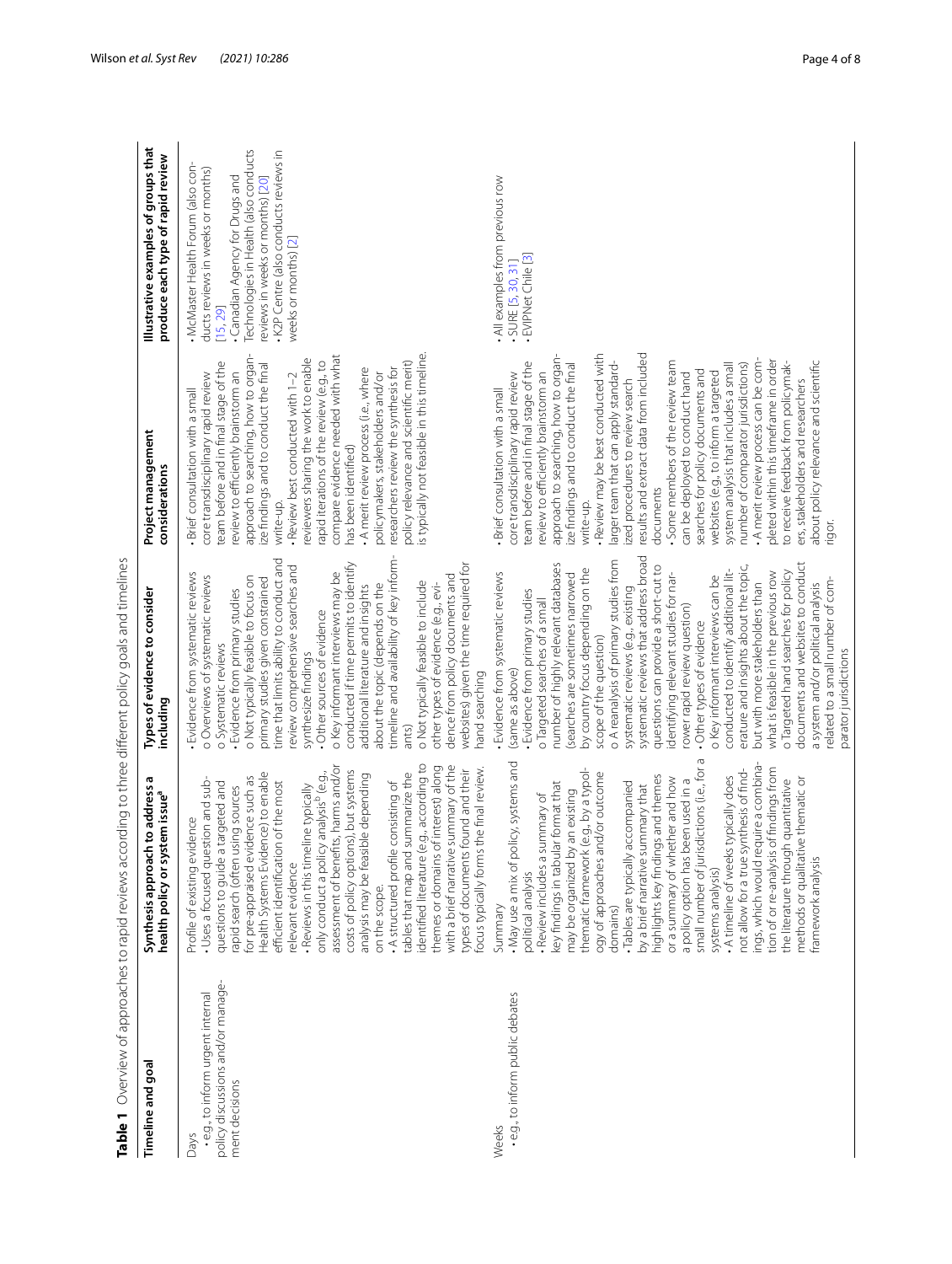| Timeline and goal                                                                                                                                         | Ø<br>ch to address<br>stem issue <sup>a</sup><br>health policy or sy<br>Synthesis approa                                                                                                                                                                                                                                                                                                                                                                                                                                                                                                                                                                                                                                                                                                                                                                                                                                                                                                                                                                                       | Types of evidence to consider<br>including                                                                                                                                                                                                                                                                                                                                                                                                                                                                                                                                                                                                                                                                                                                                                                                                                                                                                    | Project management<br>considerations                                                                                                                                                                                                                                                                                                                                                     | Illustrative examples of groups that<br>produce each type of rapid review                                                                          |
|-----------------------------------------------------------------------------------------------------------------------------------------------------------|--------------------------------------------------------------------------------------------------------------------------------------------------------------------------------------------------------------------------------------------------------------------------------------------------------------------------------------------------------------------------------------------------------------------------------------------------------------------------------------------------------------------------------------------------------------------------------------------------------------------------------------------------------------------------------------------------------------------------------------------------------------------------------------------------------------------------------------------------------------------------------------------------------------------------------------------------------------------------------------------------------------------------------------------------------------------------------|-------------------------------------------------------------------------------------------------------------------------------------------------------------------------------------------------------------------------------------------------------------------------------------------------------------------------------------------------------------------------------------------------------------------------------------------------------------------------------------------------------------------------------------------------------------------------------------------------------------------------------------------------------------------------------------------------------------------------------------------------------------------------------------------------------------------------------------------------------------------------------------------------------------------------------|------------------------------------------------------------------------------------------------------------------------------------------------------------------------------------------------------------------------------------------------------------------------------------------------------------------------------------------------------------------------------------------|----------------------------------------------------------------------------------------------------------------------------------------------------|
| cycles that have a longer timeline, but<br>· e.g., to inform policy development<br>that cannot wait for a traditional full<br>systematic review<br>Months | ates multiple types<br>findings from these analyses using an<br>evolving framework that is generated<br>well-established literature with a spe-<br>Б<br>With the longer timeline a synthesis<br>key informants to use for the analysis<br>sultations with the requestors and/or<br>transdisciplinary and an overarching<br>cific discipline) or derived from con-<br>e.g., when the review questions are<br>of analyses (e.g., policy, systems and<br>as integrating (i.e., synthesizing) the<br>addresses a question that draws on<br>analyses, as well<br>from existing theories as a "best fit"<br>based on emerging concepts from<br>the literature and insights from key<br>icy domain and<br>evolving framework to synthesize<br>for analysis (e.g., when the review<br>urisdictions for<br>. An initial framework may come<br>may involve generating analyses<br>political analysis) and applies an<br>framework is unlikely to exist)<br>systems and policy<br>· Typically incorpor<br>from a broader pol<br>from across more j<br>informants<br>Synthesis<br>findings | systematic reviews by applying inclu-<br>documents and websites to conduct<br>more stakeholders than what is feasi-<br>o Key informant interviews, but with<br>o Update of systematic reviews (e.g.,<br>o Reanalysis of primary studies from<br>of relevant studies to re-analyze but<br>(note that this could accompany an<br>question to a previously conducted<br>systematic review to generate a set<br>Evidence from systematic reviews<br>o Broader hand searches for policy<br>elated to a larger number of com-<br>where a review on the same topic<br>sion criteria from the rapid review<br>with a different or narrower focus<br>a system and/or political analysis<br>Evidence from primary studies<br>o Broader searches and in more<br>update a systematic review)<br>Other types of evidence<br>exists, but is out-of-date)<br>ble in the previous row<br>parator jurisdictions<br>same as above)<br>databases | before and in final stage of the review<br>- Review may be best conducted with<br>to efficiently brainstorm an approach<br>a small review team in order to allow<br>for more in-depth interpretation and<br>- Brief consultation with a small core<br>transdisciplinary rapid review team<br>findings and to conduct the final<br>to searching, how to generate<br>write-up.<br>teration | - Evidence Check (Sax Institute) [22]<br>African Centre for Evidence<br>. All examples from first row<br>- Evidence Alliance [32]<br>· EPPI-Centre |
| mplementation considerations, and developing monitoring and evaluation plans<br>As described earlier in the paper, questions may focus on one or          |                                                                                                                                                                                                                                                                                                                                                                                                                                                                                                                                                                                                                                                                                                                                                                                                                                                                                                                                                                                                                                                                                |                                                                                                                                                                                                                                                                                                                                                                                                                                                                                                                                                                                                                                                                                                                                                                                                                                                                                                                               | r more components of a typical policy-development cycle which includes clarifying a problem, identifying options to address a problem, identifying                                                                                                                                                                                                                                       |                                                                                                                                                    |
|                                                                                                                                                           | analysis (i.e., an analysis of policy documents, websites and insights from key informants about how systems work and how to do things differently), and (3) political analysis (i.e., an analysis of policy documents, websit<br>As described earlier in the paper, rapid reviews addressing complex policy questions often requires a mix of (1) policy analysis (i.e., a synthesis of best-available evidence and insights from key informants). (2) systems<br>and insights from key informants to identify factors that affect government agenda setting and policy choices) [15]                                                                                                                                                                                                                                                                                                                                                                                                                                                                                         |                                                                                                                                                                                                                                                                                                                                                                                                                                                                                                                                                                                                                                                                                                                                                                                                                                                                                                                               |                                                                                                                                                                                                                                                                                                                                                                                          |                                                                                                                                                    |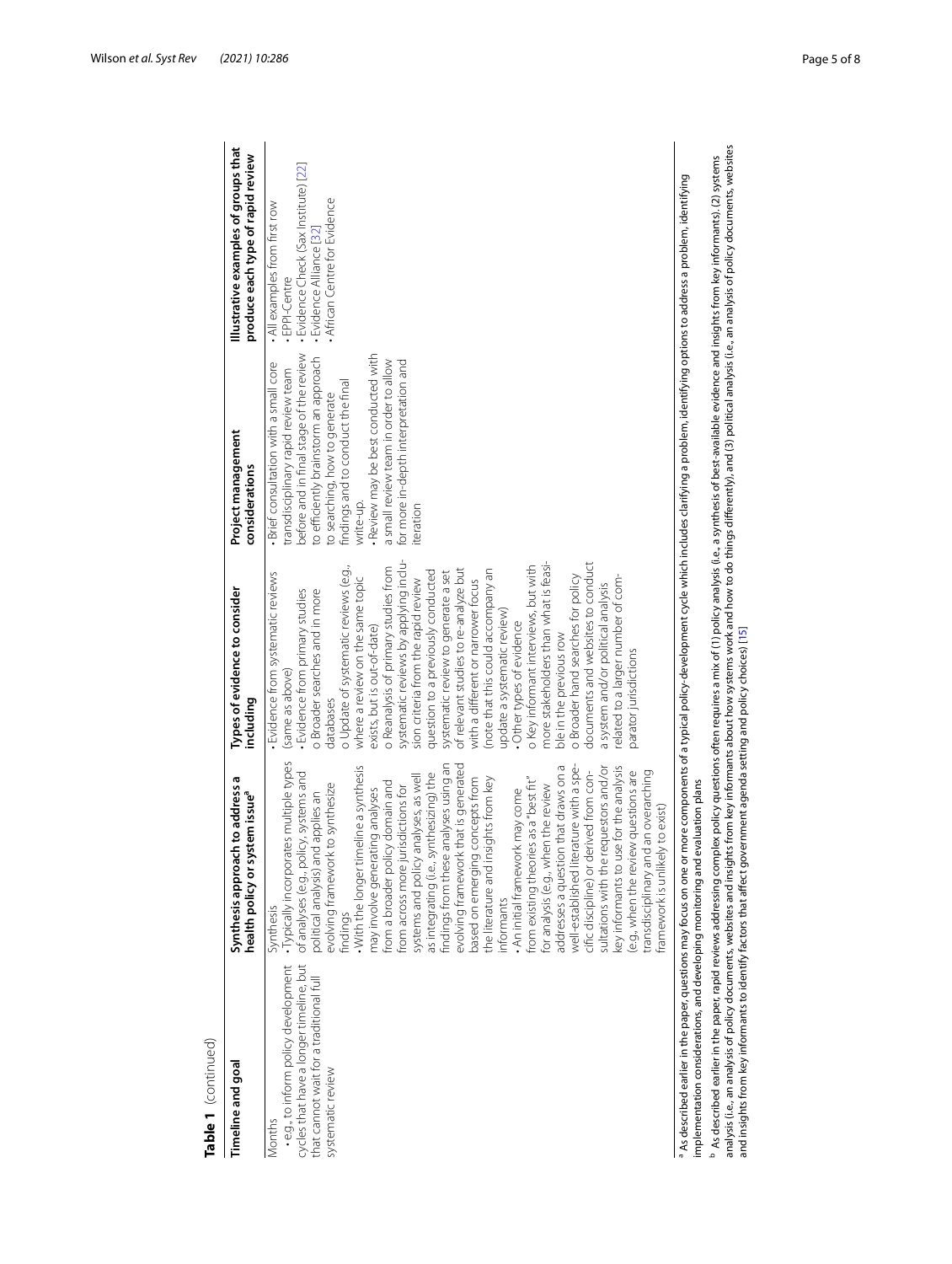Team size for conducting the review may need to vary depending on the type of review chosen. Team size for the relatively undemanding task of preparing an annotated bibliography (within days) may depend entirely on the number of studies identifed. . For a synthesis of fndings (within months), a smaller team of 1–2 reviewers working together over a period of months helps to facilitate more in-depth interpretation and iteration, which can be supported by periodic brainstorming meetings with a larger core transdisciplinary team. In contrast, producing a thematic summary within weeks may be best achieved with a "divide and conquer" approach with a larger team of reviewers that can apply standardized procedures to review search results, and extract data from included documents. This typically requires delegating tasks down to the lowest level of staff that can be trained to consistently execute tasks to a high standard. Moreover, for questions that require reviewing research evidence as well as incorporating other types of evidence (e.g., from policy documents and/or insights from key informants), some team members can be deployed specifcally to those tasks while others focus on reviewing evidence.

# *Overview of rapid review approach 1—Profle of existing evidence (produced in days)*

This approach is driven by very short policy timelines (typically when only a few days are available to conduct the review). Given this, a focused question to guide targeted searches for synthesized evidence from sources for pre-appraised evidence (e.g., Health Systems Evidence) is required. Typically, only a policy analysis is feasible to produce (i.e., an assessment of benefts, harms or costs of a policy option) and in a format for an annotated bibliography (e.g., tables that map and summarize identified literature). This can be accompanied with a brief description of the types of evidence found and their focus. Key examples of such include a review produced in three business days is a rapid synthesis produced by the McMaster Health Forum that provided key messages from three overviews of systematic reviews and 36 systematic reviews about the efects of homecare on improving health outcomes, client satisfaction, and health system sustainability [\[19\]](#page-7-16). In addition, the Canadian Agency for Drugs and Technologies in Health produces similar types of reviews in this timeline (e.g., in the form of reference lists and summaries of abstracts) [\[20](#page-7-10)]. While more challenging, a system or political analysis could also be feasible in this timeframe, depending on the nature of the request. For example, a rapid synthesis was produced in three business days to identify performance measures, indicators and targets to monitor and evaluate dementia strategies, which required identifying and review policy documents from hand searches of government websites [\[21](#page-7-17)].

# *Overview rapid review approach 2—Thematic summary (produced in weeks)*

With a timeline of several weeks, a rapid review can produce a thematic summary of evidence based on a mix of policy, systems, and/or political analyses. Such reviews often draw on evidence from a range of sources including existing systematic reviews, primary studies (e.g., through a targeted search of small number of databases or a reanalysis of a subset of primary studies from existing systematic reviews that address a more focused or slightly diferent question posed for a rapid review), policy documents, and interviews with key informants who can provide additional insights and suggestions for literature that may not be found through database searches. The resulting product for a summary produced within several weeks often takes the form of a mix of tables that are organized using an existing thematic framework and an accompanying narrative that highlights key fndings and themes or (in the case of system analysis) a summary of whether and how a policy option has been used in a small number of jurisdictions. However, a timeline of several weeks does not allow for a true synthesis, which requires a combination or re-analysis of fndings using quantitative methods and/or qualitative methods thematic or framework analysis.

There are many examples of these types of rapid reviews. Examples that highlight a range of topics include a the rapid "evidence checks" that are prepared by the Sax Institute [\[22](#page-7-14)], a 10-week review of medical malpractice policies [\[23](#page-7-18)], and a summary of the use of and compensation for virtual-care services in primary care that was conducted in 6 weeks [\[24\]](#page-7-19).

## *Rapid review approach 3—Synthesis (produced in months)*

In instances where requestors are not in as big of hurry to receive the rapid review (e.g., when several months are provided to conduct the work), those conducting the review can generate multiple types of analyses (e.g., policy, system and political analyses using quantitative and/or qualitative methods), focus on a broader policy domain and/or from across more jurisdictions, and use a broader array of evidence. In addition, longer timelines may be needed for topics that are politically or culturally sensitive topics. For example, a review focused on identifying best practices for implementing the United Nations Declaration on the Rights of Indigenous Peoples required a longer timeline for scope of the review (given that it included a review of the literature and key informant interviews with stakeholders in six countries) but also because of the time needed to build and maintain a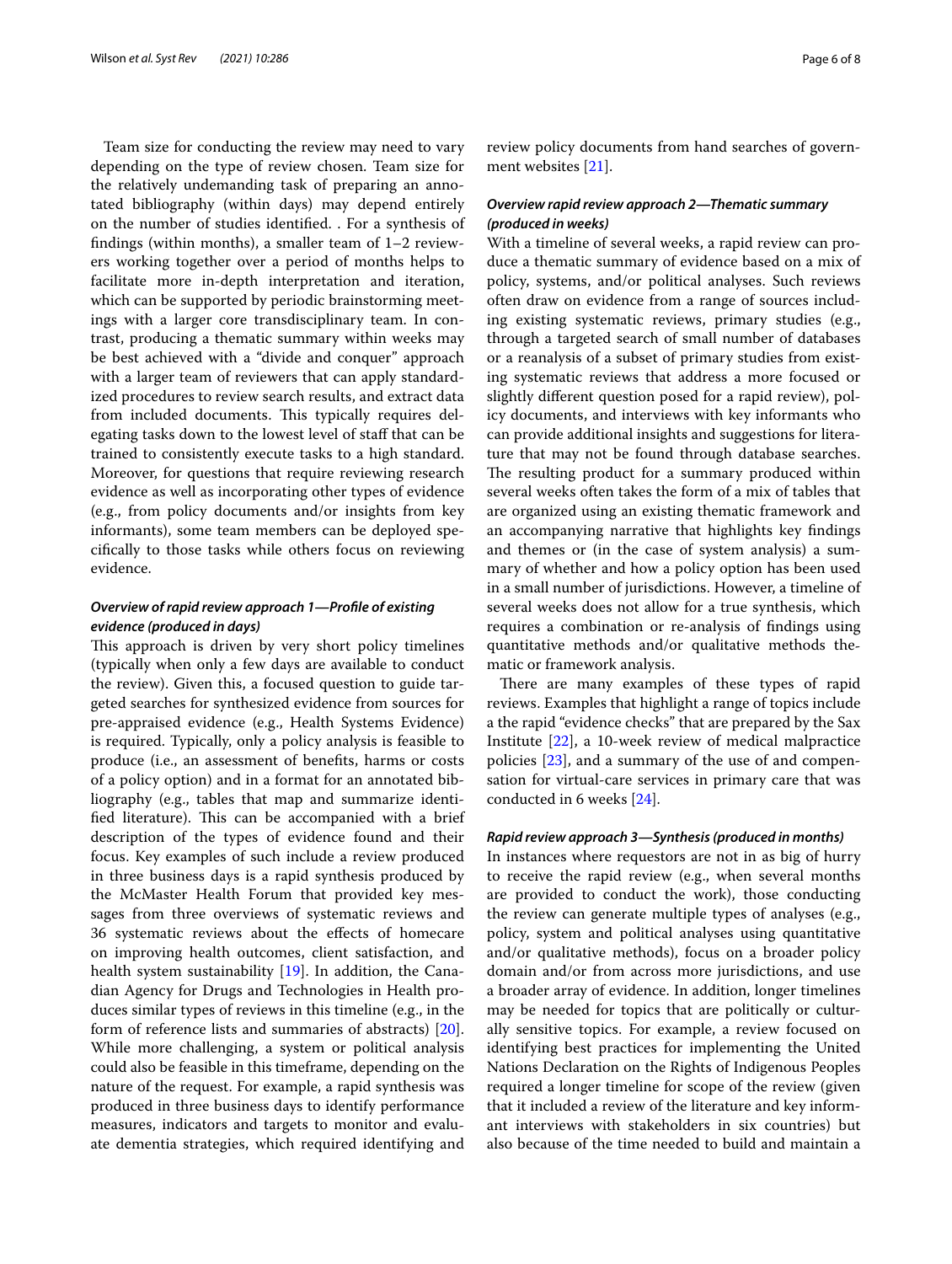partnership for conducting the review with several Indigenous groups.

Findings from these types of more complex syntheses can be used to generate an evolving framework based on emerging concepts from the literature and insights from key informants. In these instances, an initial framework may come existing theories or be derived from consultations such as when the review questions transdisciplinary and an overarching framework is unlikely to exist. As can be imagined, such approaches often address complex and broad questions. In addition to the example noted above, another example of this approach includes a rapid review conducted over several months that sought to inform efforts to create rapid-learning health systems in Canada. This involved a synthesis of the literature and key informant interviews to generate a defnition of rapid-learning health systems that was relevant to Canada, hand searches of government and stakeholder websites of each of the 14 Canadian jurisdictions (the federal/national level, 10 provinces and three territories) to identify assets for a creating a rapid-learning health system, and 50 key informant interviews that were conducted across the country [[25](#page-7-20)]. In addition, a common approach to rapid reviews which attracts little attention in the research literature is dissertations authored by postgraduate students bringing prior professional expertise. Re-analyzing existing systematic reviews of global literature allows them to tailor a new rapid synthesis focusing on their own professional interests. For instance, interpreting the fndings of global evidence about women's employment [[26,](#page-7-21) [27\]](#page-7-22) in light of a rapid review of studies in Spanish and Portuguese has provided valuable evidence for Brazil [[28\]](#page-7-23).

# **Conclusion**

The choice of approaches for conducting rapid reviews is intertwined with decisions about how to manage projects, the amount of work to be done, and the knowledge already available. In addition, the length of time required for conducting a review should also be considered through the lens of any political or cultural sensitivities that need to be addressed that may require a longer timeline to complete. Moreover, while the focus of this series is on complex questions related to health policy and system issues, the approaches we outline can be used to address complex social-system questions as well. Indeed, many complex policy questions often require considering both health- and social-systems issues given that such challenges often require transdisciplinary policy solutions. Given this, our guide offers support to help make these strategic decisions using the timeline provided as the starting point coupled with a guidance on how to engage in a consultative process as well as project

management considerations that need to be taken into account in order to conduct rapid reviews.

#### **Abbreviation**

PICO: Population intervention controls and outcomes.

## **Supplementary Information**

The online version contains supplementary material available at [https://doi.](https://doi.org/10.1186/s13643-021-01834-y) [org/10.1186/s13643-021-01834-y.](https://doi.org/10.1186/s13643-021-01834-y)

**Additional fle 1.**

#### **Acknowledgements**

The authors would like to thank Navjot Mann for formatting the manuscript.

#### **Authors' contributions**

All authors (MGW, SO, GJMT, JNL, KW, and KD) provided input into the development of the manuscript and have read and approved it.

#### **Funding**

This series was funded by the Alliance for Health Policy and Systems Research, an international partnership hosted by the World Health Organization, with support from the Norwegian Government Agency for Development Cooperation (Norad), the Swedish International Development Cooperation Agency (Sida), and the UK Department for International Development (DFID).

#### **Availability of data and materials**

The datasets used and/or analyzed during the current study are available from the corresponding author on reasonable request.

#### **Declarations**

**Ethics approval and consent to participate** Not applicable.

#### **Consent for publication**

Not applicable.

#### **Competing interests**

The authors declare that they have no competing interests.

#### **Author details**

<sup>1</sup> McMaster Health Forum, McMaster University, Hamilton, Canada. <sup>2</sup> Department of Health Evidence and Impact, McMaster University, Hamilton, Canada. 3 <sup>3</sup> Centre for Health Economics and Policy Analysis, McMaster University, Hamilton, Canada. <sup>4</sup> EPPI-Centre, University College London, London, UK. <sup>5</sup> Africa Centre for Evidence, University of Johannesburg, Johannesburg, South Africa. 6 College of Medicine and Health, University of Exeter, Exeter, UK.<sup>7</sup> Department of Political Science, McMaster University, Hamilton, Canada.

Received: 27 July 2021 Accepted: 8 October 2021 Published online: 30 October 2021

#### **References**

- <span id="page-6-0"></span>Camillieri M, Gogolishvili D, Giliauskas D, Globerman J, Wilson M: Evaluation of an HIV-specifc rapid response service for community-based organizations in Ontario, Canada. Health Res Policy Syst. 2019;17:80.
- <span id="page-6-1"></span>2. K2P Rapid Response [[https://www.aub.edu.lb/k2p/Pages/K2PRapidRe](https://www.aub.edu.lb/k2p/Pages/K2PRapidResponse.aspx) [sponse.aspx\]](https://www.aub.edu.lb/k2p/Pages/K2PRapidResponse.aspx)
- <span id="page-6-2"></span>3. Mansilla C, Herrera C, Basagoitia A, Pantoja T. The Evidence-Informed Policy Network (EVIPNet) in Chile: lessons learned from a year of coordinated efforts. Rev Panam Salud Publica. 2018;41:36.